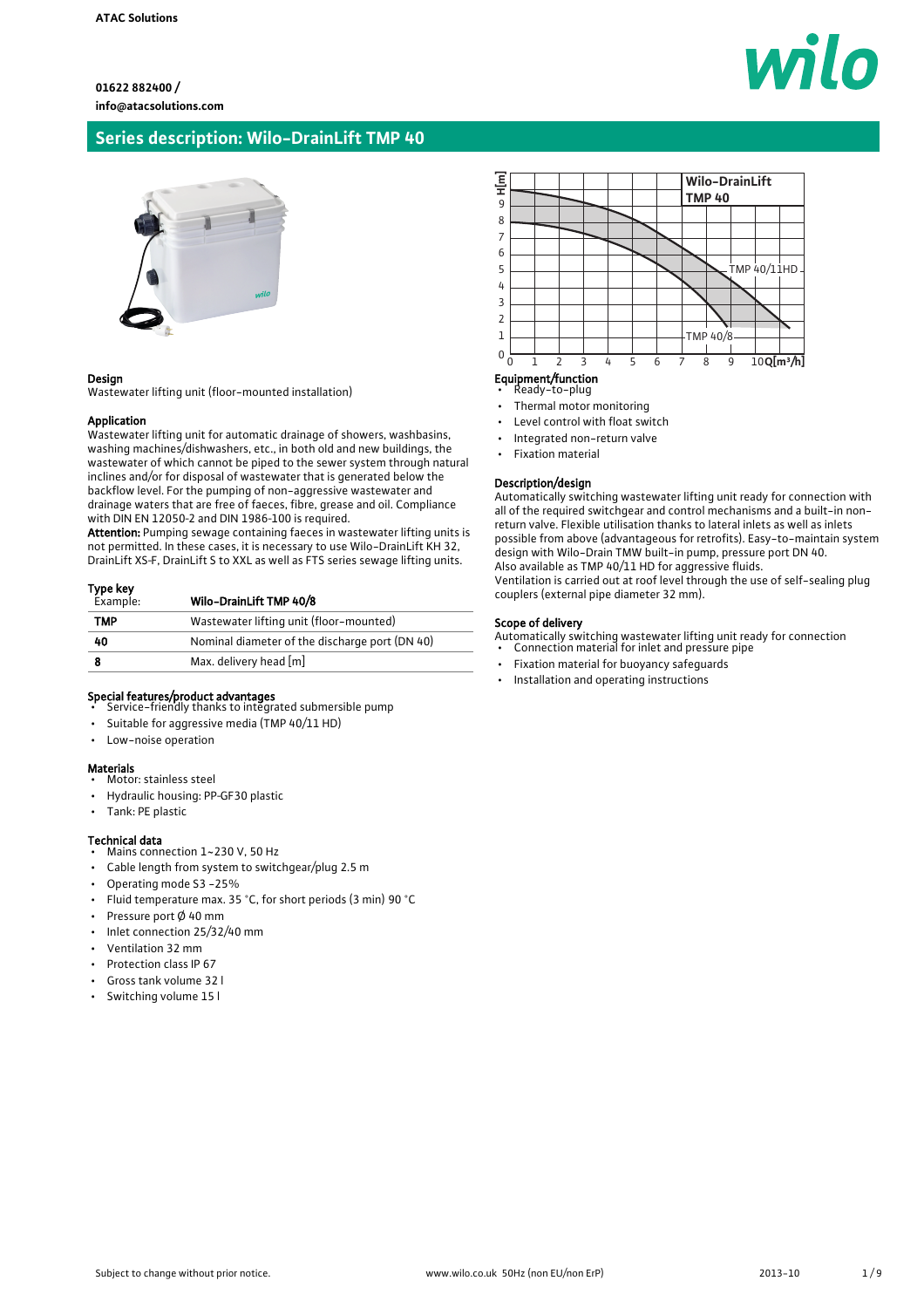wilo

**01622 882400 / info@atacsolutions.com**

## **Duty chart: Wilo-DrainLift TMP 40**

## **Pump curves Wilo-DrainLift TMP 40**

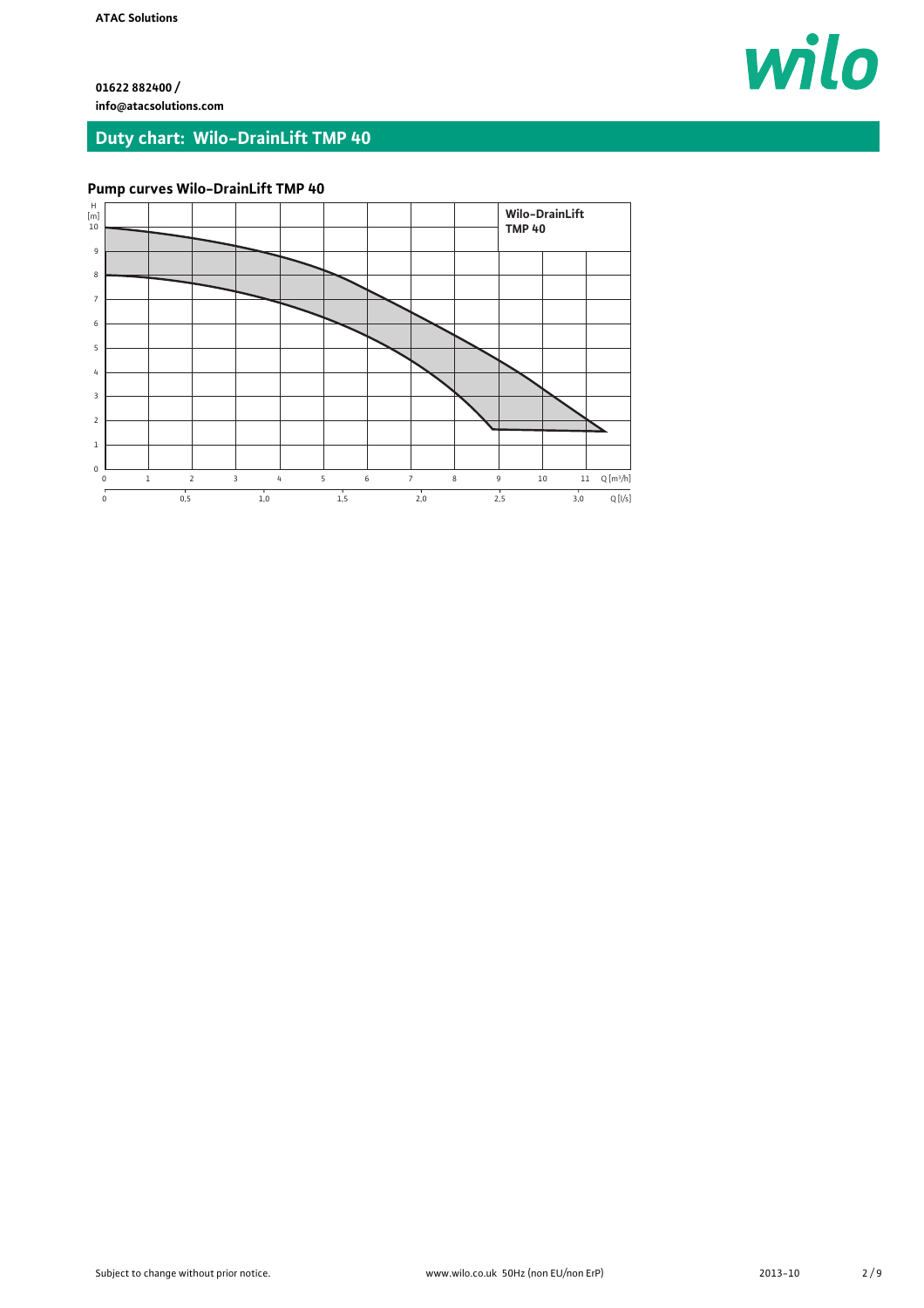# wilo

## **Equipment/function: Wilo-DrainLift TMP 40**

| <b>Design</b>                                            |                          |
|----------------------------------------------------------|--------------------------|
| Submersible                                              | $\overline{\phantom{0}}$ |
| Single-pump system                                       | $\bullet$                |
| Double-pump system                                       | $\overline{\phantom{0}}$ |
| Single-phase AC motor                                    | $\bullet$                |
| Three-phase motor                                        | $\overline{\phantom{0}}$ |
| Pump position: motor components outside the tank         | $\overline{\phantom{0}}$ |
| Pump position: outside the tank                          | $\overline{\phantom{0}}$ |
| Pump position: in tank                                   | $\bullet$                |
| Sealing chamber                                          | $\bullet$                |
| Sealing for mechanical seal on fluid side                | $\bullet$                |
| Sealing for rotary shaft seal on fluid side              | $\overline{\phantom{0}}$ |
| Integrated non-return valve                              | $\bullet$                |
| Sheath current cooling                                   | $\bullet$                |
| Single-channel impeller                                  | $\overline{\phantom{0}}$ |
| Multi-channel impeller                                   | $\bullet$                |
| Vortex impeller                                          | $\overline{\phantom{0}}$ |
| Macerators.                                              | $\overline{\phantom{0}}$ |
| Patented turbulator                                      | $\overline{\phantom{0}}$ |
| Equipment/function                                       |                          |
| Inlet position freely selectable                         | $\qquad \qquad -$        |
| Active carbon filter                                     | $\qquad \qquad -$        |
| Level control: with float switch                         | $\bullet$                |
| Level control: with level sensor                         | $\overline{\phantom{0}}$ |
| Level control: with pneumatic pressure transducer        | $\qquad \qquad -$        |
| Motor temperature monitoring                             | $\bullet$                |
| Motor leakage monitoring                                 | $\overline{\phantom{0}}$ |
| Mains-independent alarm                                  | $\overline{\phantom{0}}$ |
| Alarm for potential-free contact                         | $\overline{\phantom{0}}$ |
| Ready-to-plug                                            | $\bullet$                |
| Connecting cable detachable                              | $\overline{\phantom{0}}$ |
| Switchgear                                               | $\overline{\phantom{0}}$ |
| Hose connection for diaphragm hand pump                  | $\qquad \qquad -$        |
| Seal for suction pipe connection for diaphragm hand pump | $\qquad \qquad -$        |
| Hose connection for ventilation                          | $\overline{\phantom{0}}$ |
| Pressure hose                                            | $\overline{\phantom{0}}$ |
| <b>Installation sundries</b>                             |                          |
| <b>Fixation material</b>                                 | $\bullet$                |
| Kit for pressure pipe connection                         | $\bullet$                |
| Curve cutter for inlet borehole                          | -                        |
| Keyhole saw for inlet borehole                           | -                        |
| Inlet seal                                               | -                        |
| Soundproofing material                                   | $\qquad \qquad -$        |

 $\cdot$  = available, - = not available;  $o$  = optional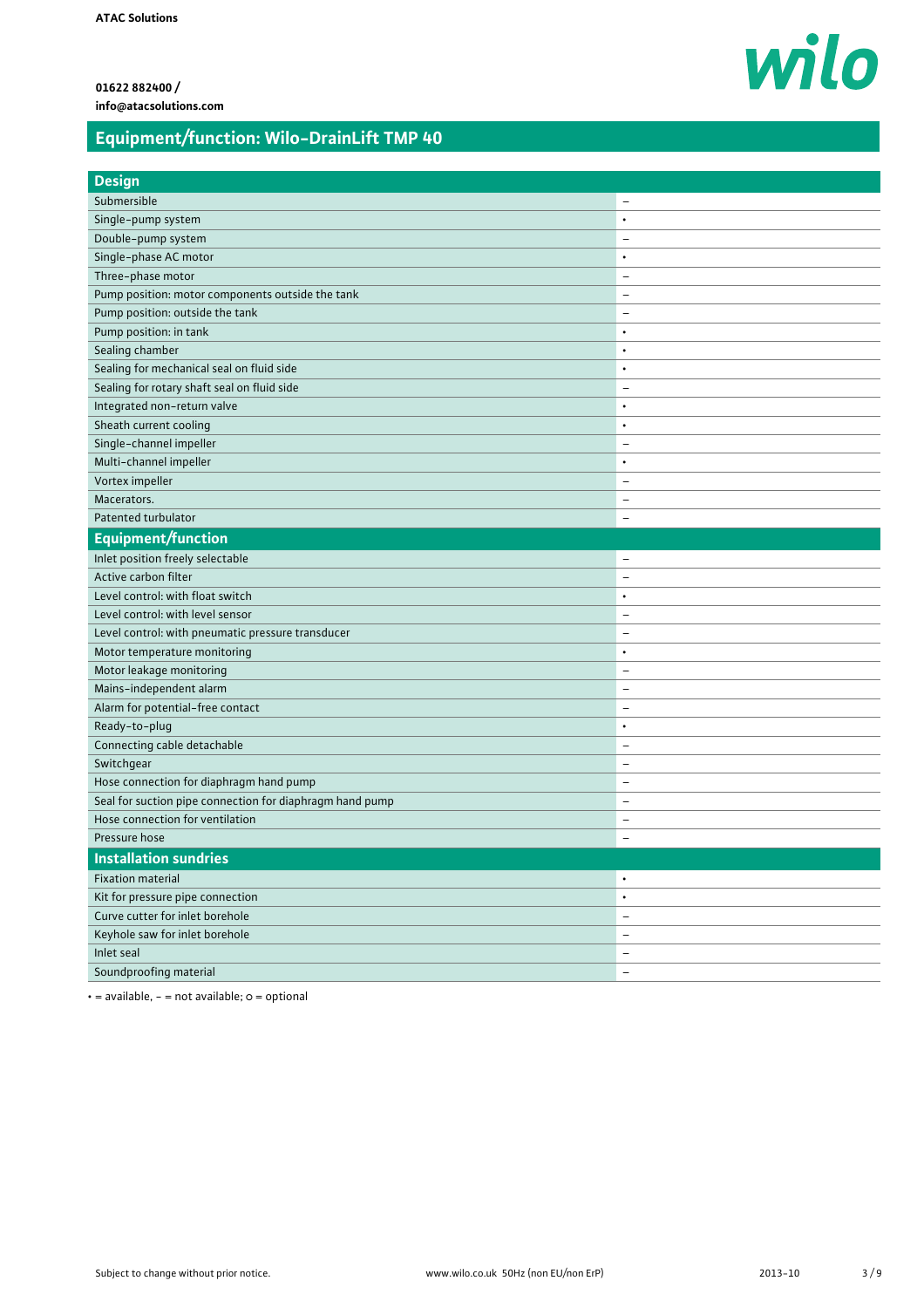wilo

**01622 882400 / info@atacsolutions.com**

## **Product list: Wilo-DrainLift TMP 40**

| <b>Pump type</b> | Mains<br>connection | Max. intake/h<br>with S3<br>operation | <b>Gross volume</b> | Max.<br>switching<br>volume | <b>Pressure</b><br>connection | Inlet<br>connection | <b>Diagonal</b><br>dimension | Art no. |
|------------------|---------------------|---------------------------------------|---------------------|-----------------------------|-------------------------------|---------------------|------------------------------|---------|
|                  |                     | V/I                                   | V/I                 | V/I                         |                               |                     |                              |         |
| TMP 40/8         | 1~230 V, 50 Hz      | max. 900                              | 32                  | 15                          | <b>DN 40</b>                  | DN 25/32/40         | 500                          | 2522664 |
| TMP 40/11 HD     | 1~230 V, 50 Hz      | max. 900                              | 32                  | 15                          | <b>DN 40</b>                  | DN 25/32/40         | 500                          | 2525932 |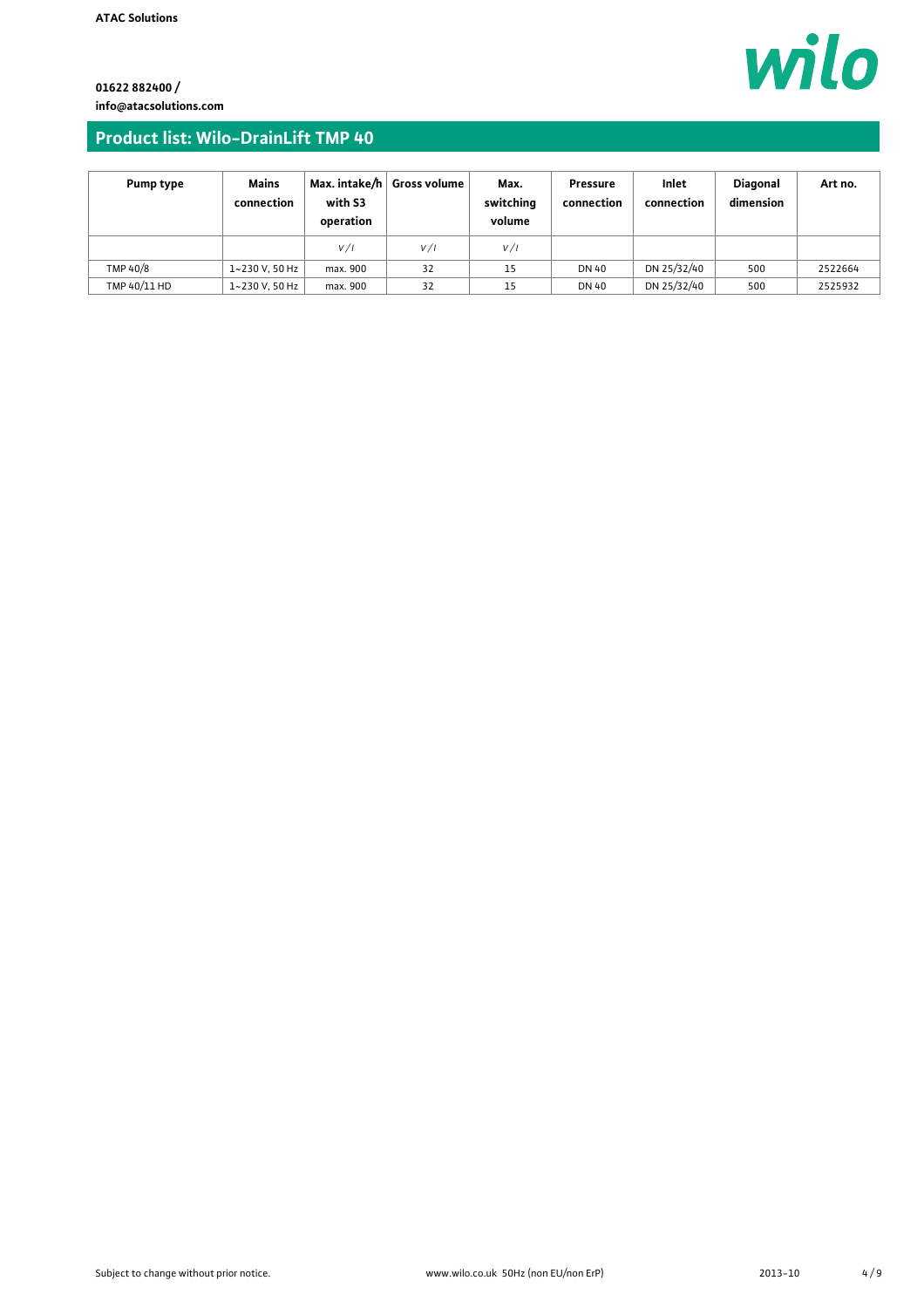## **Installation drawings: Wilo-DrainLift TMP 40**



## **Installation drawing Wilo-DrainLift TMP**

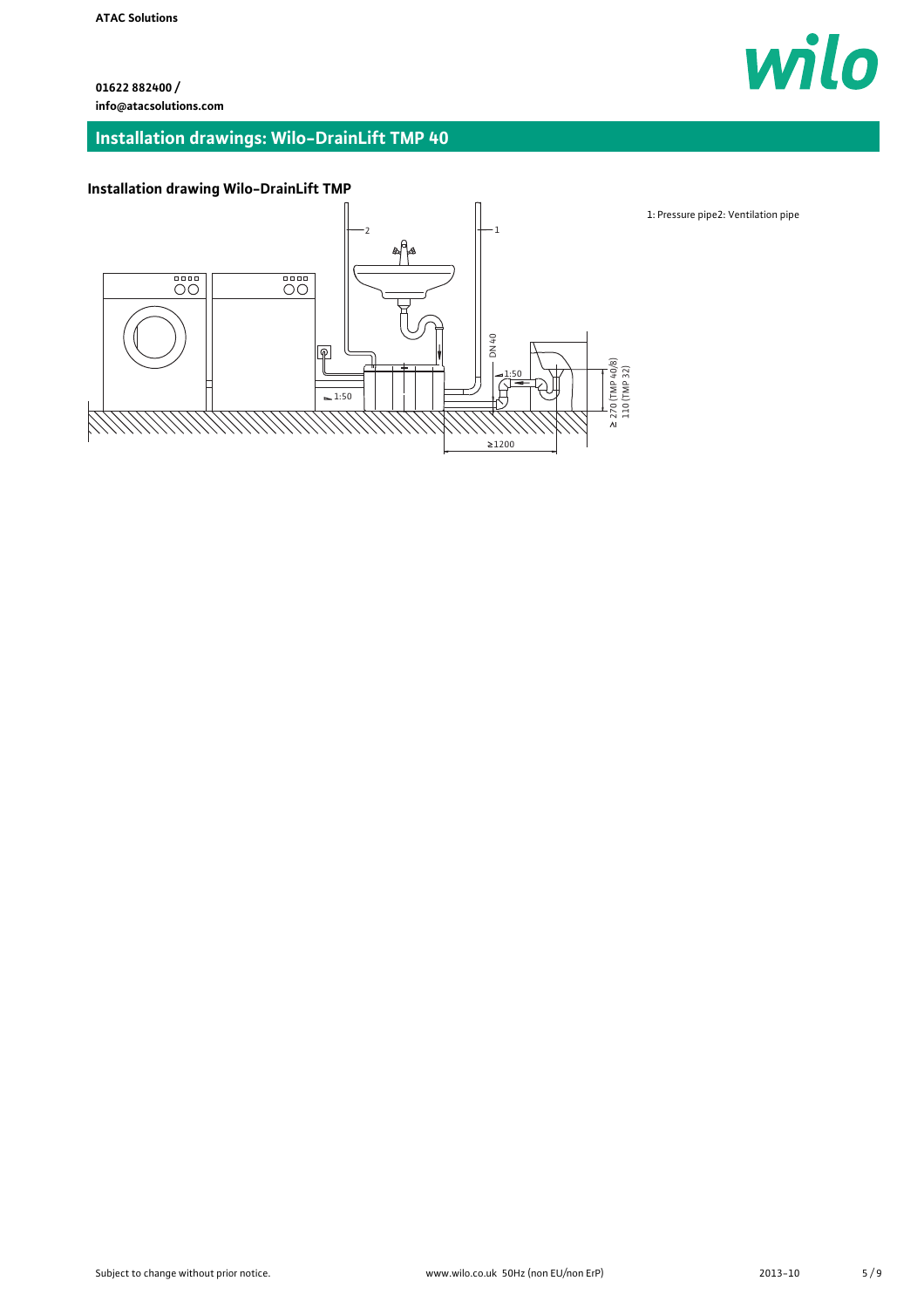## **Data sheet: Wilo-DrainLift TMP 40/8**

## **Pump curves Wilo-DrainLift TMP 40 - 50 Hz - 2900 rpm**



According to EN 12056-4, 6.1, flow velocity (in the pressure pipe) must be kept between 0.7 and 2.3 m/s.

The stated Qmin values apply to the inside diameter of single-walled steel pipes.

| <b>Motor data</b>                                        |                                         |                       |  |  |
|----------------------------------------------------------|-----------------------------------------|-----------------------|--|--|
| <b>Mains connection</b>                                  | 1~230 V, 50 Hz                          |                       |  |  |
| Nominal current                                          | $\frac{1}{N}$                           |                       |  |  |
| <b>Activation type</b>                                   | Direct                                  |                       |  |  |
| Insulation class                                         | F                                       |                       |  |  |
| <b>Protection class</b>                                  | IP 67                                   |                       |  |  |
| Max. switching frequency                                 | 601/h                                   |                       |  |  |
| <b>Cable</b>                                             |                                         |                       |  |  |
| Length of connecting cable                               |                                         | 2 m                   |  |  |
| Mains plug                                               |                                         | Shock-proof           |  |  |
| Type of connecting cable                                 |                                         | Non-detachable        |  |  |
| <b>Permitted field of application</b>                    |                                         |                       |  |  |
|                                                          |                                         | $S3 - 25%$            |  |  |
| Operating mode per pump                                  |                                         |                       |  |  |
| Max. permissible pressure in the<br>pressure pipe        | $\boldsymbol{p}$                        | 1 bar                 |  |  |
| Fluid temperature                                        | T                                       | $+3  +35 °C$          |  |  |
| Max. fluid temperature, for<br>short periods up to 3 min | $\tau$                                  |                       |  |  |
| Max. ambient temperature                                 | 35 °C                                   |                       |  |  |
|                                                          |                                         |                       |  |  |
|                                                          | $\tau$                                  |                       |  |  |
| Dimensions/weights<br>Gross volume                       | V                                       | 321                   |  |  |
| Switching volume                                         | V                                       | 15 <sub>1</sub>       |  |  |
| <b>Dimensions</b>                                        | Widt<br>h x<br>heigh<br>tx<br>dept<br>h | 510 x 385 x 300<br>mm |  |  |
| Free ball passage                                        |                                         | $10 \text{ mm}$       |  |  |
| Weight approx.                                           | m                                       | 8 kg                  |  |  |
| <b>Connections</b>                                       |                                         |                       |  |  |
| Pressure connection                                      |                                         | <b>DN 40</b>          |  |  |
| Inlet connection                                         |                                         | DN 25/32/40           |  |  |
| Bleeding                                                 |                                         | <b>DN 32</b>          |  |  |
| <b>Installation sundries</b>                             |                                         |                       |  |  |
| <b>Fixation material</b>                                 |                                         | ٠                     |  |  |
| Kit for pressure pipe connection                         |                                         | ۰                     |  |  |
| Curve cutter for inlet borehole                          |                                         |                       |  |  |
| Keyhole saw for inlet borehole                           |                                         |                       |  |  |

wilo

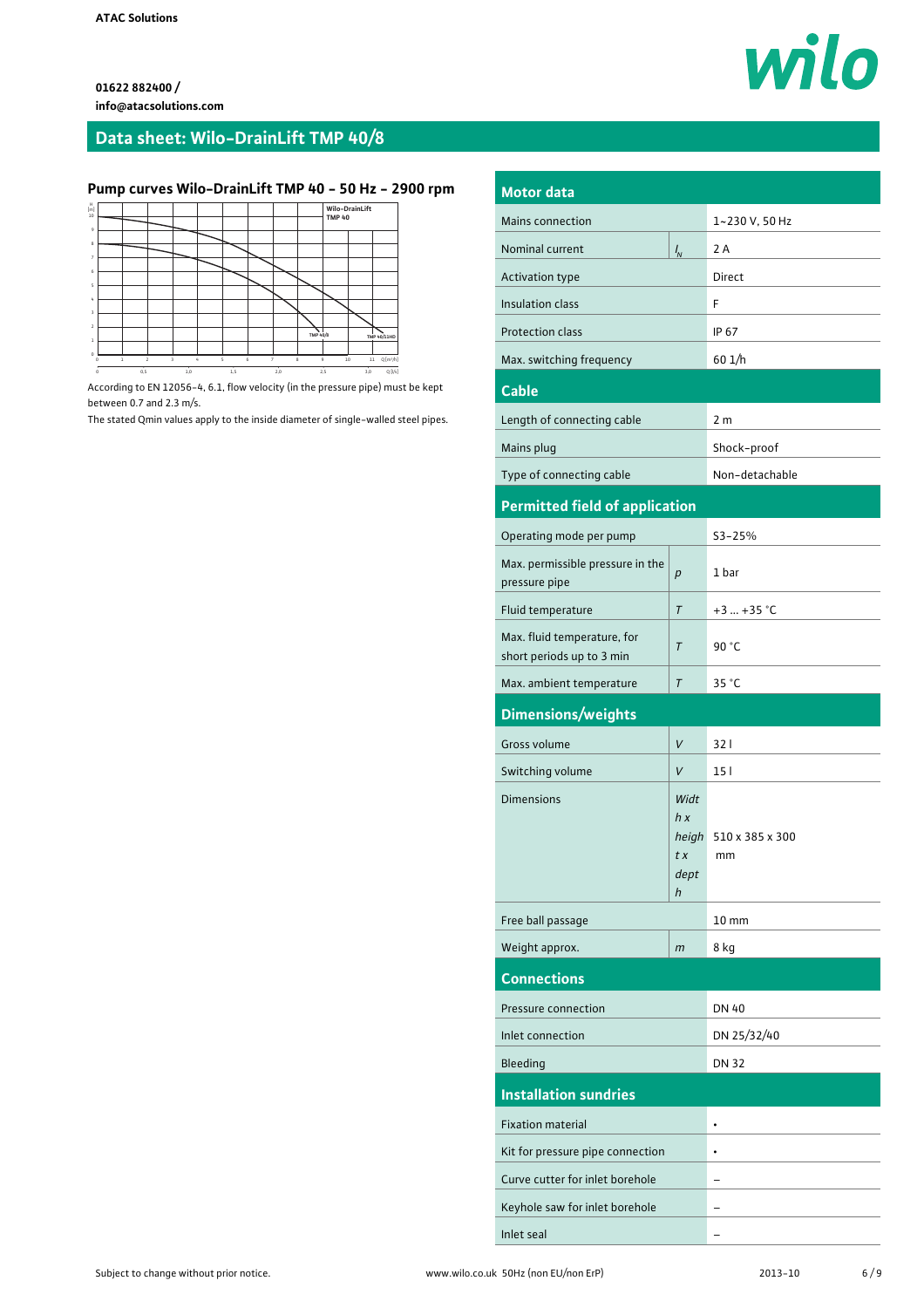## **Data sheet: Wilo-DrainLift TMP 40/8**



| Soundproofing material                  |                 |
|-----------------------------------------|-----------------|
| <b>Materials</b>                        |                 |
| Motor housing                           | Stainless steel |
| Pump housing                            | Plastic         |
| Impeller                                | Plastic         |
| Tank                                    | Plastic         |
|                                         |                 |
| <b>Information for order placements</b> |                 |
| Make                                    | Wilo            |
| Art no.                                 | 2522664         |
| <b>EAN number</b>                       | 4016322746881   |
| Ready for delivery                      | Stock           |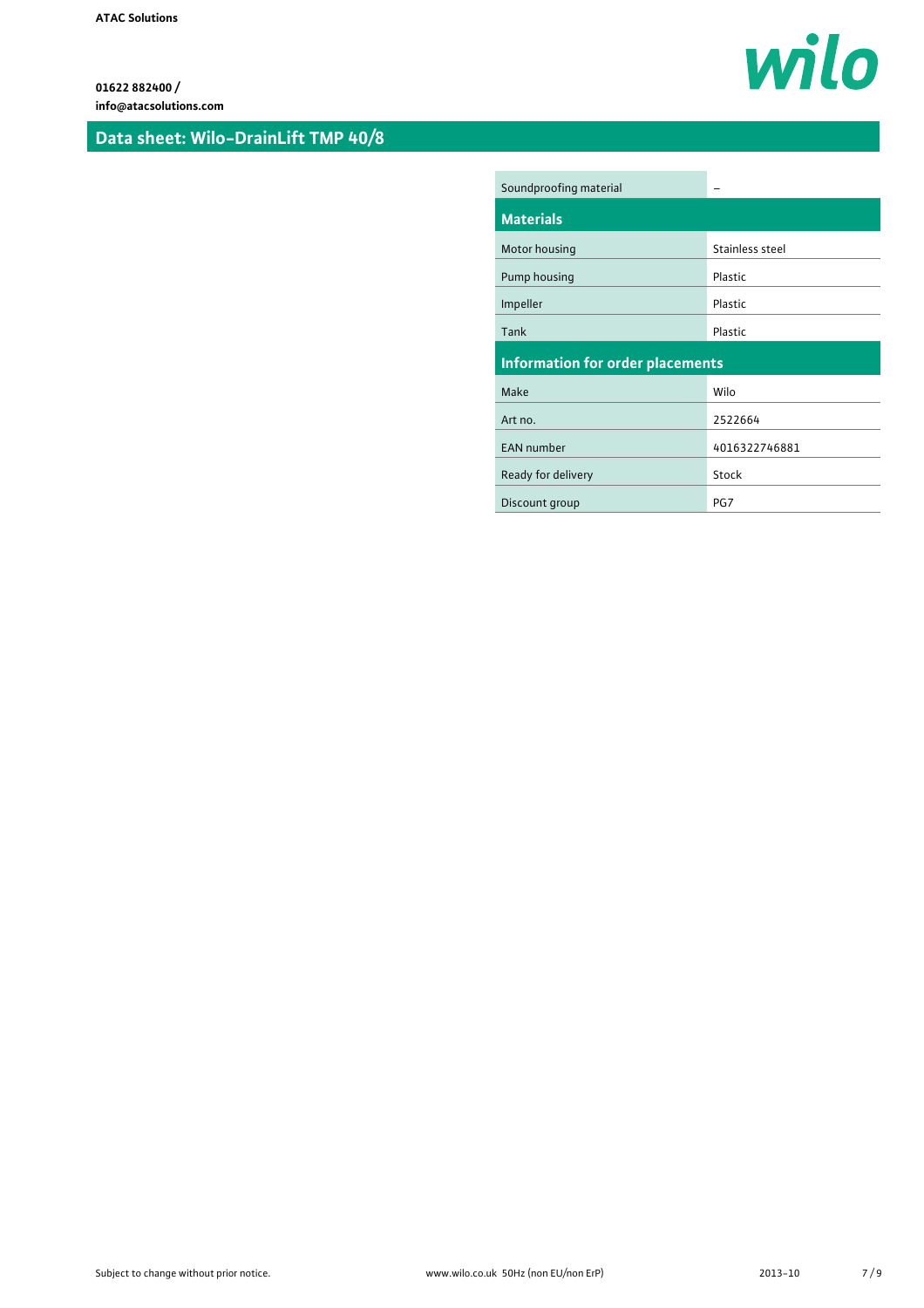## **Data sheet: Wilo-DrainLift TMP 40/11 HD**

## **Pump curves Wilo-DrainLift TMP 40 - 50 Hz - 2900 rpm**



According to EN 12056-4, 6.1, flow velocity (in the pressure pipe) must be kept between 0.7 and 2.3 m/s.

The stated Qmin values apply to the inside diameter of single-walled steel pipes.

| <b>Motor data</b>                                        |                |                       |  |  |
|----------------------------------------------------------|----------------|-----------------------|--|--|
| Mains connection                                         | 1~230 V, 50 Hz |                       |  |  |
| Nominal current                                          | $\frac{1}{N}$  |                       |  |  |
| Activation type                                          |                |                       |  |  |
| Insulation class                                         | F              |                       |  |  |
| <b>Protection class</b>                                  | <b>IP 67</b>   |                       |  |  |
| Max. switching frequency                                 | 601/h          |                       |  |  |
| <b>Cable</b>                                             |                |                       |  |  |
| Length of connecting cable                               |                | 2 m                   |  |  |
| Mains plug                                               |                | Shock-proof           |  |  |
| Type of connecting cable                                 |                | Non-detachable        |  |  |
| <b>Permitted field of application</b>                    |                |                       |  |  |
| Operating mode per pump                                  |                | S3-25%                |  |  |
| Max. permissible pressure in the                         |                |                       |  |  |
| pressure pipe                                            | p              | 1 bar                 |  |  |
| Fluid temperature                                        | $\tau$         | $+3+35$ °C            |  |  |
| Max. fluid temperature, for<br>short periods up to 3 min | $\tau$         | 90 °C                 |  |  |
| Max. ambient temperature                                 | T              | 35 °C                 |  |  |
|                                                          |                |                       |  |  |
| Dimensions/weights                                       |                |                       |  |  |
| Gross volume                                             | V              | 321                   |  |  |
| Switching volume                                         | V              | 15 <sub>1</sub>       |  |  |
| <b>Dimensions</b>                                        | Widt           |                       |  |  |
|                                                          | h x            |                       |  |  |
|                                                          | heigh<br>tx    | 510 x 385 x 300<br>mm |  |  |
|                                                          | dept           |                       |  |  |
|                                                          | h              |                       |  |  |
| Free ball passage                                        |                | $10 \, \text{mm}$     |  |  |
| Weight approx.                                           | m              | 8 kg                  |  |  |
| <b>Connections</b>                                       |                |                       |  |  |
| <b>Pressure connection</b>                               |                | <b>DN 40</b>          |  |  |
| Inlet connection                                         |                | DN 25/32/40           |  |  |
| Bleeding                                                 |                | <b>DN 32</b>          |  |  |
| <b>Installation sundries</b>                             |                |                       |  |  |
| <b>Fixation material</b>                                 |                | $\bullet$             |  |  |
| Kit for pressure pipe connection                         |                |                       |  |  |
| Curve cutter for inlet borehole                          |                |                       |  |  |
| Keyhole saw for inlet borehole                           |                |                       |  |  |

wilo